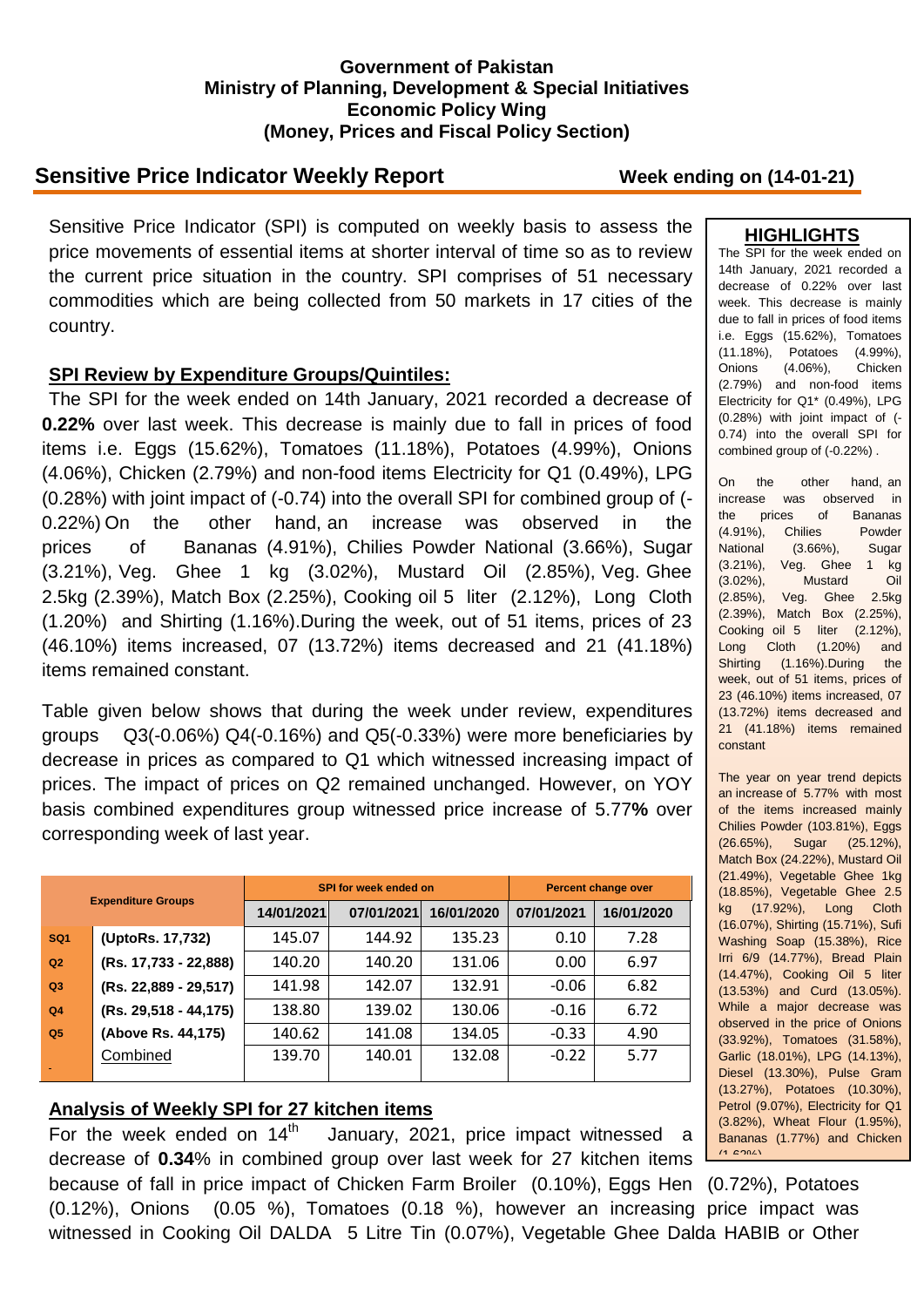superior Quality 1 kg Pouch (0.18%)Sugar Refined(0.32%) , In lowest income group **Q1**, an increasing price impact of **0.13 %** was recorded in price impact of 27 kitchen items over last week. On year on year basis, combined group recorded a rising impact of **10.06 %** which is attributed to increase in price impact of kitchen items i.e. Wheat Flour Bag (0.02 %) Rice Basmati Broken (0.11%), Milk Fresh (4.46 %), Eggs Hen Farm (0.72%), Beef (0.65%), Mutton (0.48 %), Cooking Oil Dalda 5 litre tin (0.77%), Vegetable Ghee1kg Pouch (0.65 %), and Sugar (1.35%) however, a declining price impact was shown in Chicken (0.20%) Tomatoes (0.88 %), Onions (0.90 %) , Potatoes(0.20%). Price impact on YOY basis for lowest income group Q1 was **10.02** %. The prices of almost all essential items mainly wheat and eggs have registered downward trend due to strict price monitoring police adopted by government, improving supply chain of commodities. It is also expected that sugar prices will reduce in coming months as the production of sugar is likely to increase this year because of improved sugarcane crushing activity.

### **Sr. No Units Islamabad Rawalpindi Lahore Karachi Quetta Peshawar** 1 | Wheat Flour Bag 20kg | 864.15 | 860.00 | 860.00 | 1248.82 | 960.00 | 1018.15 2 Rice Basmati Broken | 106.56 | 98.54 | 76.87 | 99.43 | 104.92 | 81.05 3 | Mutton (Average Quality) 1kg | 1174.39 | 1189.83 | 1051.19 | 1081.51 | 1096.96 | 868.94 4 Chicken Farm Broiler(1kg) | 165.90 | 162.26 | 151.00 | 186.85 | 174.95 | 171.00 5 Milk fresh (Un-boiled) 120.41 119.83 100.00 120.00 120.00 121.85 6 Eggs Hen 1dozen | 162.46 | 151.23 | 146.00 | 180.41 | 194.96 | 180.00 7 Cooking Oil 5 liter 1355.00 1355.00 1295.00 1355.00 1355.00 1355.00 8 Pulse Moong 1kg 258.11 243.76 240.00 244.99 259.97 200.00 9 Pulse Mash 1kg 266.47 257.11 246.56 246.10 269.97 237.69 10 Pulse Gram 1kg 172.16 153.60 121.30 157.71 164.95 150.00 11 Potatoes 59.72 53.15 41.74 40.58 49.83 48.78 12 Onions 1kg 58.82 53.54 40.05 39.71 44.81 48.78 13 Tomatoes 1kg 94.51 88.79 85.09 67.44 64.87 73.19 14 Sugar Refined 1kg | 96.23 | 95.69 | 95.70 | 94.17 | 97.00 | 95.00 15 | Petrol Super Per Liter | 106.50 | 106.51 | 106.51 | 106.53 | 106.51 | 106.51

# **Consumer Prices Of Essential Kitchen Items in Different Cities For Week Ended On 14-01- 21**

The Price difference of items in different cities as shown in the table above can be related to transportation costs. This applies to those commodities that are physically transported from one

| <b>Price Comparison of Major Kitchen Items (Combined Group)</b> |                      |               |            |          |                     |          |  |  |  |  |
|-----------------------------------------------------------------|----------------------|---------------|------------|----------|---------------------|----------|--|--|--|--|
| Sr. No                                                          | <b>Items</b>         | <b>Prices</b> |            |          | impact Current/prev |          |  |  |  |  |
|                                                                 |                      | 14/01/2021    | 07/01/2021 | 16/01/20 | Prev.               | Corresp. |  |  |  |  |
| $\overline{1}$                                                  | <b>Wheat Flour</b>   | 989.40        | 977.89     | 986.99   | 0.07                | 0.02     |  |  |  |  |
| $\overline{2}$                                                  | <b>Rice Basmati</b>  | 88.85         | 88.78      | 84.67    | 0.00                | 0.11     |  |  |  |  |
| 3                                                               | <b>Mutton</b>        | 1041.23       | 1040.37    | 944.85   | 0.00                | 0.48     |  |  |  |  |
| $\overline{4}$                                                  | <b>Chicken Farm</b>  | 167.82        | 170.65     | 173.32   | $-0.10$             | $-0.20$  |  |  |  |  |
| 5                                                               | <b>Milk Fresh</b>    | 108.82        | 108.82     | 94.64    | 0.00                | 4.46     |  |  |  |  |
| 6                                                               | Eggs Hen             | 164.64        | 200.18     | 132.40   | $-0.72$             | 0.72     |  |  |  |  |
| $\overline{7}$                                                  | <b>Onions</b>        | 40.87         | 41.89      | 57.94    | $-0.05$             | $-0.90$  |  |  |  |  |
| 8                                                               | <b>Pulse Moong</b>   | 230.87        | 227.47     | 227.86   | 0.00                | 0.07     |  |  |  |  |
| 10                                                              | <b>Potatoes</b>      | 41.95         | 43.88      | 44.91    | $-0.12$             | $-0.20$  |  |  |  |  |
| 11                                                              | <b>Tomatoes</b>      | 76.37         | 83.34      | 107.00   | $-0.18$             | $-0.88$  |  |  |  |  |
| 12                                                              | <b>Sugar Refined</b> | 94.22         | 88.96      | 74.37    | 0.32                | 1.35     |  |  |  |  |